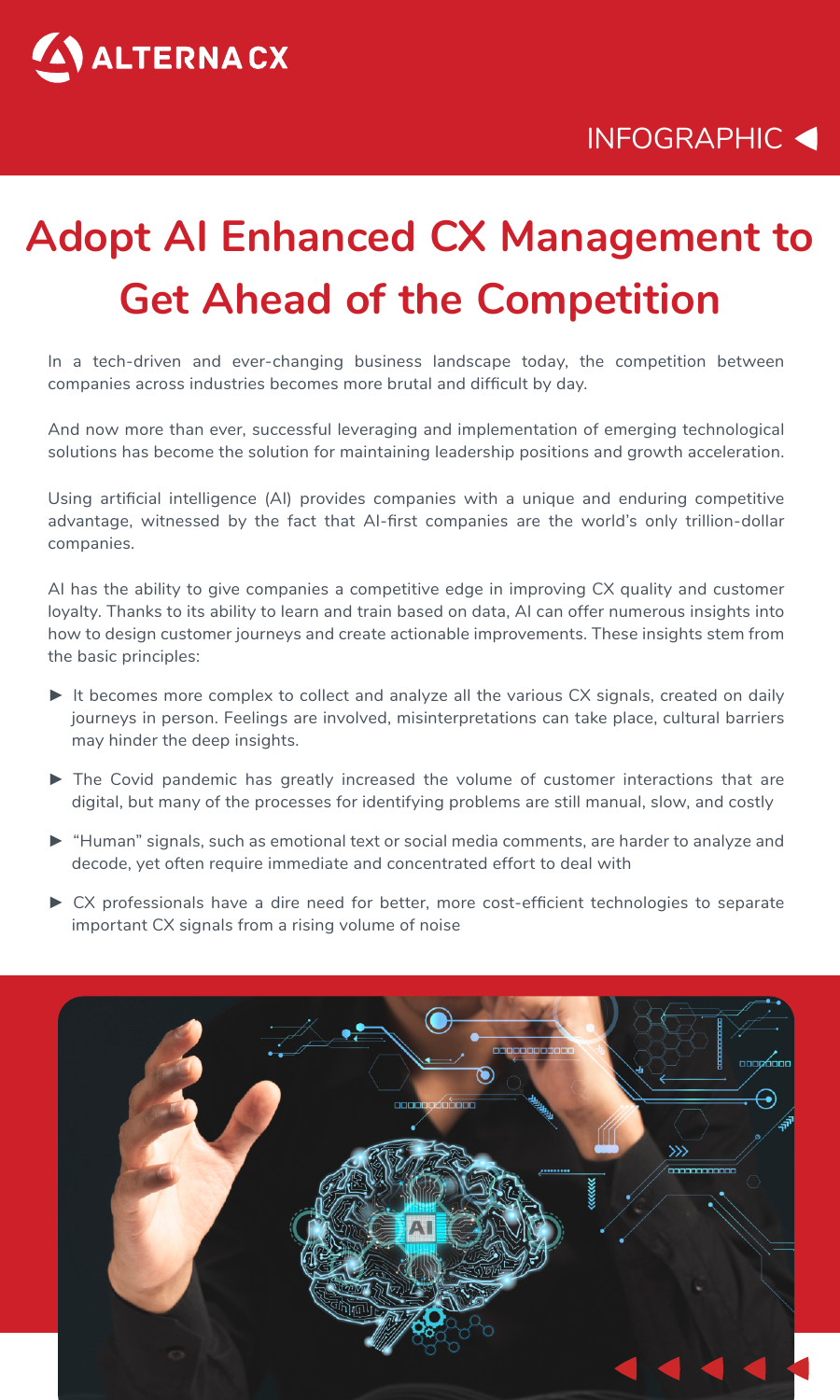► It becomes more important to implement CX technologies which reduce operational complexity while improving products, services, and the overall customer experience.

### **However, organizations still struggle to advance along the AI maturity**

On the other hand, CX professionals are still taking a cautious approach to AI or ML implementation in this changing work landscape. Only 7% of CX professionals indicates that AI is in use at certain customer journey touchpoints.



Source: CX Network Artificial Intelligence in Customer Experience Report, 2021

#### **Traditional CX management systems can no longer meet the demands of today's companies**

Those that stick with the traditional systems will be forced to play catch-up in the years to come. Because traditional CX management systems have four major flaws that make critical CX tasks nearly impossible to exhibit. They are limited, reactive, ambiguous and unfocused to take action "in the moment", create relevant experiences for the customers, and achieve positive ROI.

#### **Four flaws with today's survey-based customer experience measurement systems**



Source McKinsey, Prediction: The future of CX Article, 2021